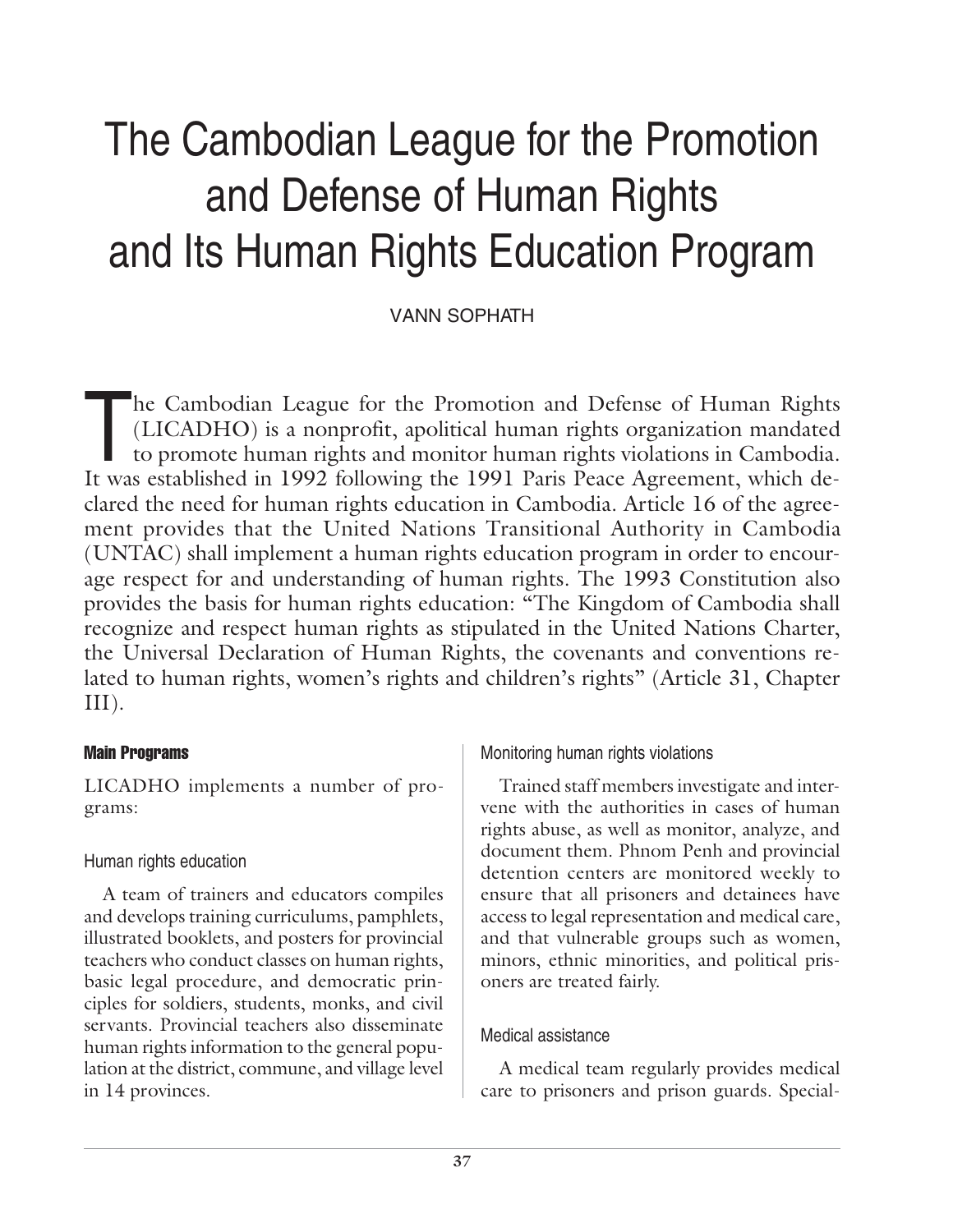ized medical care and supplementary food are given to pregnant women and to children who stay with their mothers in detention centers. LICADHO also provides medical care and direct assistance to victims of human rights violations.

#### Anti-torture project

A team composed of a social worker, counselor, doctor, administrator, and foreign adviser works with victims on their physical, psychosocial, and economic rehabilitation. Legal assistance is also provided to victims of human rights violations and sexual abuse and exploitation.

### Child rights

Specialized trainers conduct courses and workshops in the provinces on child rights for nongovernmental organization (NGO) workers, children, parents, students, teachers, and civil servants. Monitors respond to complaints of abuse committed against children and give them direct assistance.

### Women's rights

A team of trained women organizes workshops in the provinces on gender-related topics for NGO workers, civil servants, ordinary citizens, students, monks, police, and army personnel. Victims of women's rights violations are assisted to seek legal representation, medical care, temporary accommodation, and other emergency needs. Research on issues relating to women is being done in Phnom Penh and the provinces.

### Advocacy

LICADHO is a corresponding member of the Federation Internationale des Ligues des Droits de l'Homme and an observer member of Forum Asia. It gives information on human rights case studies to Human Rights Watch, Amnesty International, and International

Prison Watch for compilation and distribution in Cambodia and other countries.

At the national level, LICADHO is an active member of the Human Rights Action Committee, Human Rights Investigation Committee, and End Child Prostitution, Abuse and Trafficking in Cambodia Committee.

It produces regular reports on prison conditions and other issues, and advocates social and legal reforms at the national and regional levels. It actively participates in rights-awareness activities such as the Global March on Child Labour, Women's Day, Children's Day, and Human Rights Day organized at the provincial and district levels every year.

It operates in Phnom Penh and 14 provinces—Siem Reap, Banteay Meanchey, Battambang, Pursat, Kampong Chhnang, Kampong-Speu, Sihanouk-Ville, Kampot, Svay Rieng, Prey Veng, Kampong Cham, Kampong Thom, Koh Kong, and Takeo. It has 120 full-time staff members.

The Phnom Penh office provides administrative, technical, and financial support to the provincial offices. It also provides technical support for capacity-building activities and support for sensitive and complicated cases with the collaboration of relevant provincial offices. Provincial offices

- implement programs at the provincial and district levels,
- hold human rights training and dissemination sessions,
- collaborate with some trainers from Phnom Penh in holding child's rights and women's rights training sessions and workshops,
- monitor the condition of prisoners, and
- investigate, monitor, follow-up, and intervene in all cases of human rights violations in their areas of responsibility.

## Human rights education program

Human rights education activities began when the Phnom Penh office was opened in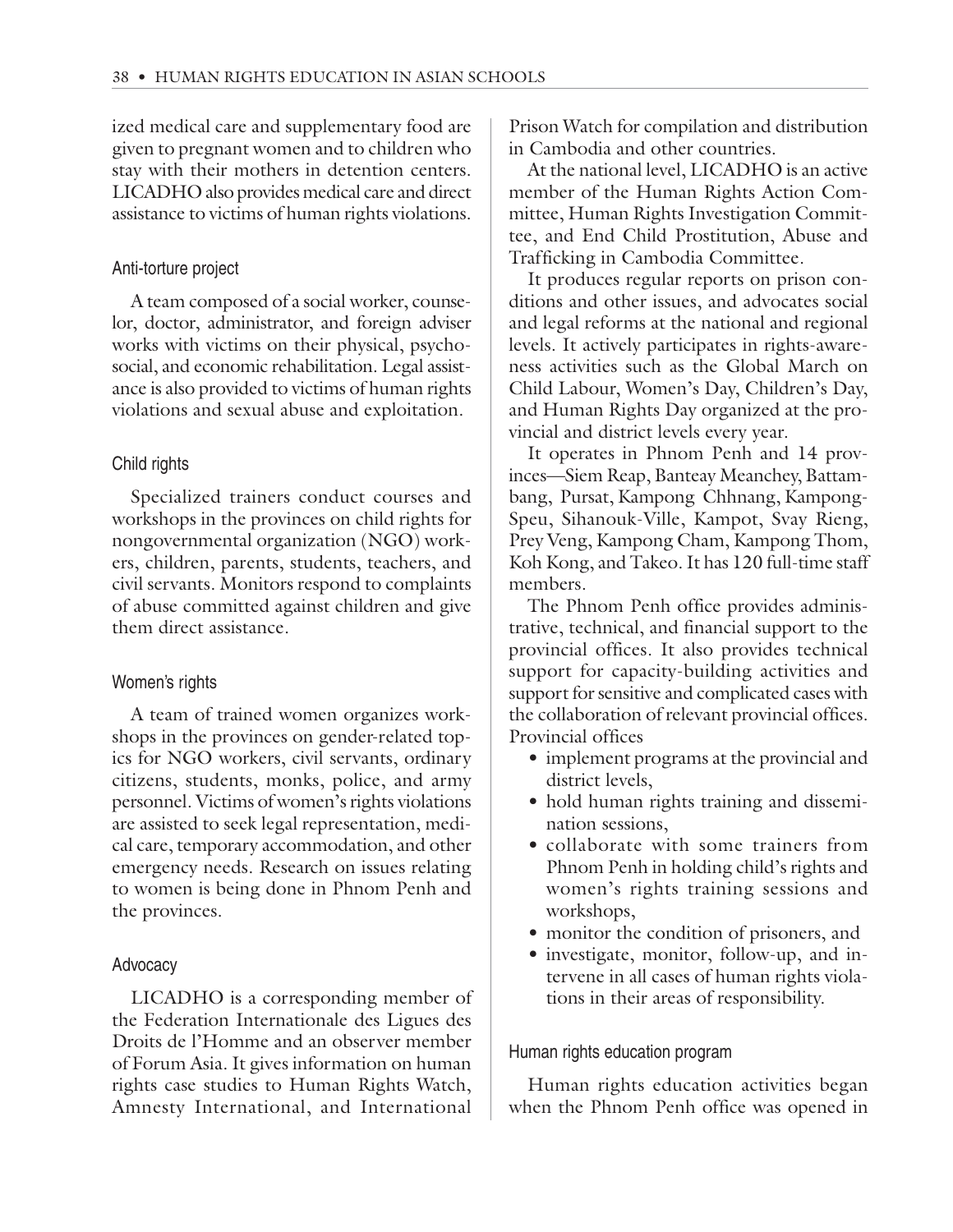1992. The main objective of the program is to raise awareness of human rights and democracy at all levels of society through group training and dissemination of information. Every provincial office has one educator to carry out the program at the provincial level. The Phnom Penh office has four staff members responsible for conducting human rights training sessions for the general population once a month in Phnom Penh, and, upon request, in Kandal province. It is also responsible for producing information material, preparing the annual meeting of LICADHO's educational staff, as well as making reports to the donors.

From 1992 to May 1993, human rights education activities focused on disseminating information about human rights, democracy, and voting procedures to Cambodians, including students, in preparation for the UN-sponsored elections in May 1993.

After the elections, LICADHO broadened its human rights education activities. It began by using UNTAC's *Book for Human Rights Trainers* for training activities for the general populace, including students, but without specific adjustments in the curriculum for particular target groups such as school children.

About 29% of those who received human rights training from LICADHO in 1999 were students. Other target groups include the police, monks, civil servants, and the general public.

The human rights training program in schools provides education directly to the students rather than to the teachers. LICADHO's educators directly teach students about human rights because schoolteachers do not yet have the capacity to handle the topic.

As other organizations began to develop and conduct human rights training designed for students, LICADHO decided to stop targeting students in 1995-1997, and focused on other groups.

However, because of the great demand from many schools in the provinces and cities for LICADHO to restore its training for students,

it started a new program for school children in early 1998. Its education department created a new curriculum to train the students in grades 9 to 12 (16 to 20 years old). The curriculum is based on 10 topics:

- What are human rights?
- Legal rights of human beings
- Violations of human rights
- Prevention and resolution of human rights violations
- The rule of law
- The relationship between human rights and Khmer traditions
- Women's rights
- Child rights
- What is democracy?
- Voter's education

Generally, LICADHO holds one training course every two months at high schools in every province where it has an office. There were previously no activities in schools located in Phnom Penh in view of similar training activities conducted by other organizations there. But since 2000, training courses have been held in some city schools upon the request of student associations.

Each training session takes three days (a total of 18 hours or 6 hours per day) involving around 25 students. The sessions are sometimes adjusted to the regular school schedule so that an ordinarily three-day program may take five to six days to complete. The number of participants may also be flexible, with each session having 25 to 50.

During the course, each student receives one book, one pen, and other educational materials developed by LICADHO's Education Department, such as handouts containing the lessons or short texts with illustrations; illustrated materials explaining the Universal Declaration of Human Rights, the Convention on the Elimination of All Forms of Discrimination against Women, and the Convention on the Rights of the Child; and a copy of the Constitution.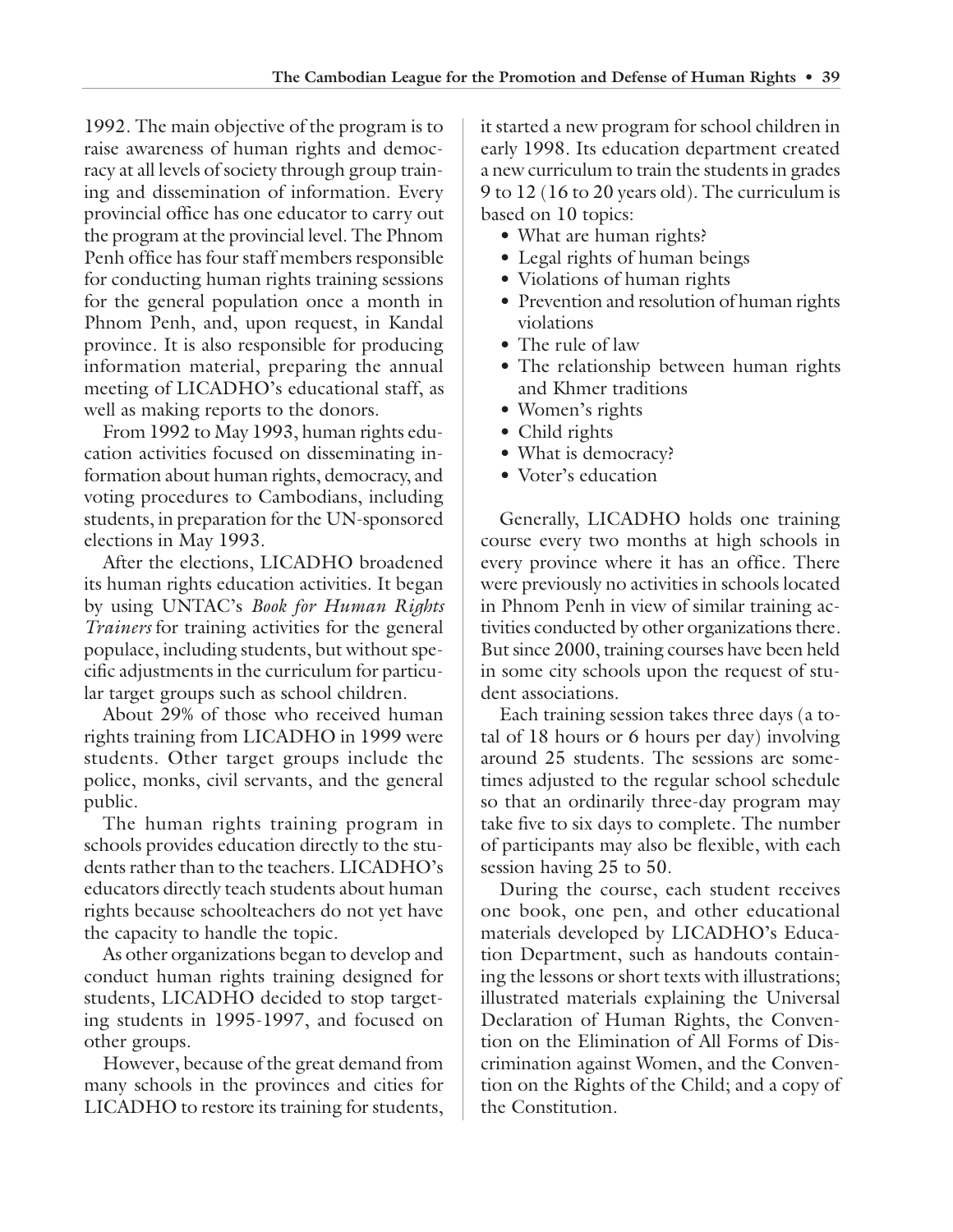The trainers use a mixed methodology short lectures, conversation and debate, discussion groups, and case studies. The trainers use LICADHO posters on subjects such as the obligations of the police in pretrial procedures, the obligations of the gendarme, the rights of prisoners, domestic violence, human trafficking, and child rights.

At the end of each course, students are tested to determine how much of the training they have understood. On other occasions, such as Human Rights Day celebrations, groups of students are asked questions about human rights. In the 1998 evaluation of the knowledge of human rights among 1,760 students who attended LICADHO training, 35% have "good" knowledge; 50%, "average"; and 15%, "weak." Similar evaluations of other target groups indicated that only 20% of the participants have "good" knowledge.

LICADHO's 14 provincial offices implement the annual work plan developed by its education unit. The 112 training sessions planned for 2000 were all successful.

LICADHO's human rights education in schools program is mainly operated in secondary and high schools in the provinces where its offices are located. From 1998 to 2000, the program operated in 30 secondary schools (out of 364) and 36 high schools (out of 140); 7,172 high-school students and secondary-school students were trained during this period.

From 1992 to 1999, LICADHO provided human rights training courses to a total of 65,734 people, 21,340 of whom were students.

#### Relationship with the Ministry of Education

LICADHO's program started without formal government approval as a curricular activity, consisting of three full days a week inserted into formal school hours. LICADHO submits a request to conduct a training course in a school. Upon approval of the request by the school director, the students are automatically assigned to attend the training course. Because human rights are among the main subjects of the national general education program, LICADHO's program is not called "out of system" but "extracurricular."

In 1993, the Ministry of Education authorized LICADHO to conduct training and dissemination sessions throughout Cambodia. LICADHO representatives meet once in a while with the chief of the ministry's Administrative Department to brief him on LICAD-HO's school programs. The department provides administrative support to different schools and writes reports for the minister.

In response to LICADHO's requests, the ministry agreed to provide materials and resource persons to train LICADHO's human rights trainers in modern education methodologies such as the participatory or studentcentered method. In response to the ministry's request, LICADHO, in turn, provides it with human rights education materials.

LICADHO, however, still requires approval from the provincial governor, chief of district, and the provincial and district education offices to implement the program. Usually, the chiefs or representatives of the local education offices are invited as chairpersons or distinguished guests during the opening or closing ceremonies. Schoolmasters have to approve the start of the training sessions, requests for which must be sent to them at least seven days before. They often respond three or four days before the training sessions begin. In some provinces, they approve one-year schedules; in others they approve one session at a time.

#### Relationship with schools

The formal education system in Cambodia has three levels: primary education (grades 1 to 6), and two levels of secondary education secondary school (grades 7 to 9) and high school (grades 10 to 12). The secondaryschool students who go through the three years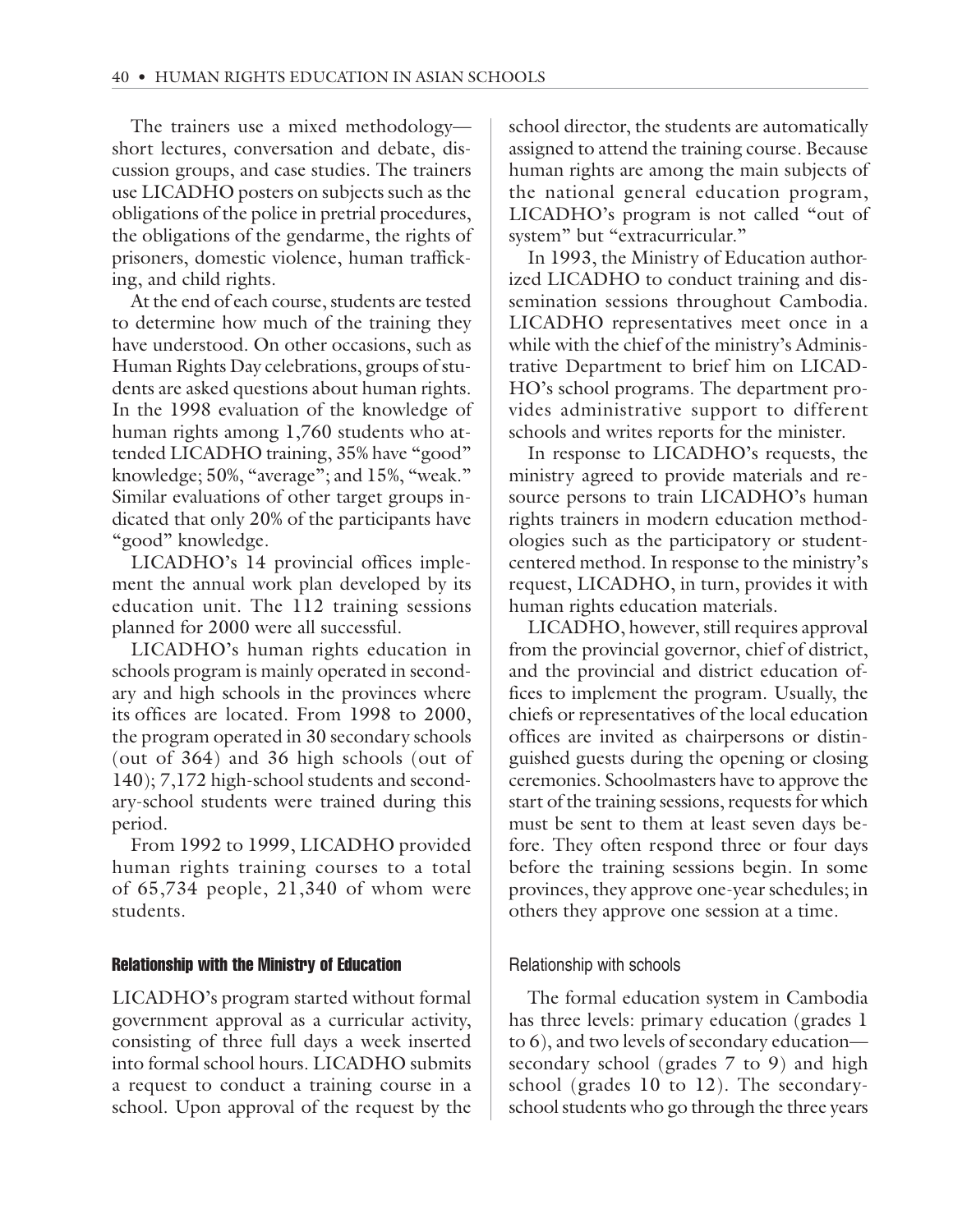of study can take the examination for a diploma, completing the first circle of secondary education. High-school students who go through three years of study can take an examination for Baccalaureate II, completing the second circle of secondary education. For higher education, students study for four years to be able to take the examination for a bachelor's degree.

In reality, in primary and secondary school, one teacher is required to teach 25 to 45 students. As for higher education, one professor is required to teach 30 to 50 students.

As human rights are a subject in the examinations to get a diploma and Baccalaureate II, LICADHO decided to target secondaryschool students from grades 8 to 9 and highschool students from grades 11 to 12, for three reasons:

- Some of them will become leaders who will take part in realizing human rights.
- Some will become ordinary citizens who cannot be easily abused by other people.

• Some will become ordinary citizens who are capable of leading other people in addressing human rights violations.

## Human rights perceptions

According to LICADHO's August 2000 survey, done prior to the training sessions, 40% of students think that human rights are a new concept in Cambodia and Western in origin. Some think that incorporating human rights into the school curriculum unnecessarily lengthens the school year. Others think that human rights organizations protect thieves, causing anarchy.

However, 60% think that human rights must be understood by all Cambodians and that they must be realized in any democracy.

The schoolteachers surveyed described the students before the human rights training sessions as follows:

• They criticized human rights organizations for protecting thieves.

| TABLE 1. Percentage of children covered by the formal education program (by sex, age group, and residence) |                              |      |      |      |       |      |      |      |      |  |
|------------------------------------------------------------------------------------------------------------|------------------------------|------|------|------|-------|------|------|------|------|--|
|                                                                                                            | Urban<br>Percentage of total |      |      |      | Rural |      |      |      |      |  |
| Age group                                                                                                  | All                          | M    |      | All  | M     |      | All  | M    |      |  |
| 7+                                                                                                         | 26.0                         | 30.3 | 22.1 | 30.4 | 34.4  | 26.3 | 25.1 | 29.5 | 21.2 |  |
| $7 - 14$                                                                                                   | 64.3                         | 66.3 | 62.3 | 75.3 | 76.8  | 73.7 | 62.4 | 64.5 | 60.3 |  |
| $15-19$                                                                                                    | 40.6                         | 51.4 | 30.0 | 54.6 | 64.8  | 45.0 | 37.6 | 48.7 | 26.8 |  |
| $20 - 24$                                                                                                  | 8.3                          | 11.6 | 5.3  | 16.1 | 22.4  | 10.1 | 6.7  | 9.2  | 4.4  |  |
| $25+$                                                                                                      | 1.4                          | 1.7  | 1.1  | 2.3  | 2.9   | 1.7  | 1.2  | 1.5  | 1.0  |  |

 $M =$  males,  $F =$  females

Source: General Population Census of Cambodia (1998), prepared by the Ministry of Planning, July 1999.

| TABLE 2. Statistics on students and teachers/professors |                    |                               |  |  |  |  |  |
|---------------------------------------------------------|--------------------|-------------------------------|--|--|--|--|--|
| Level                                                   | Number of students | Number of teachers/professors |  |  |  |  |  |
| Primary education                                       | 2,204,599          | 52.211                        |  |  |  |  |  |
| Secondary education                                     | 341,303            | 17,164                        |  |  |  |  |  |
| Higher education                                        | 22,511             | 2,109                         |  |  |  |  |  |
| Total                                                   | 2,568,413          | 71,484                        |  |  |  |  |  |

Source: Annual reports of the Primary Education, Secondary Education, and Higher Education Departments (1999-2000).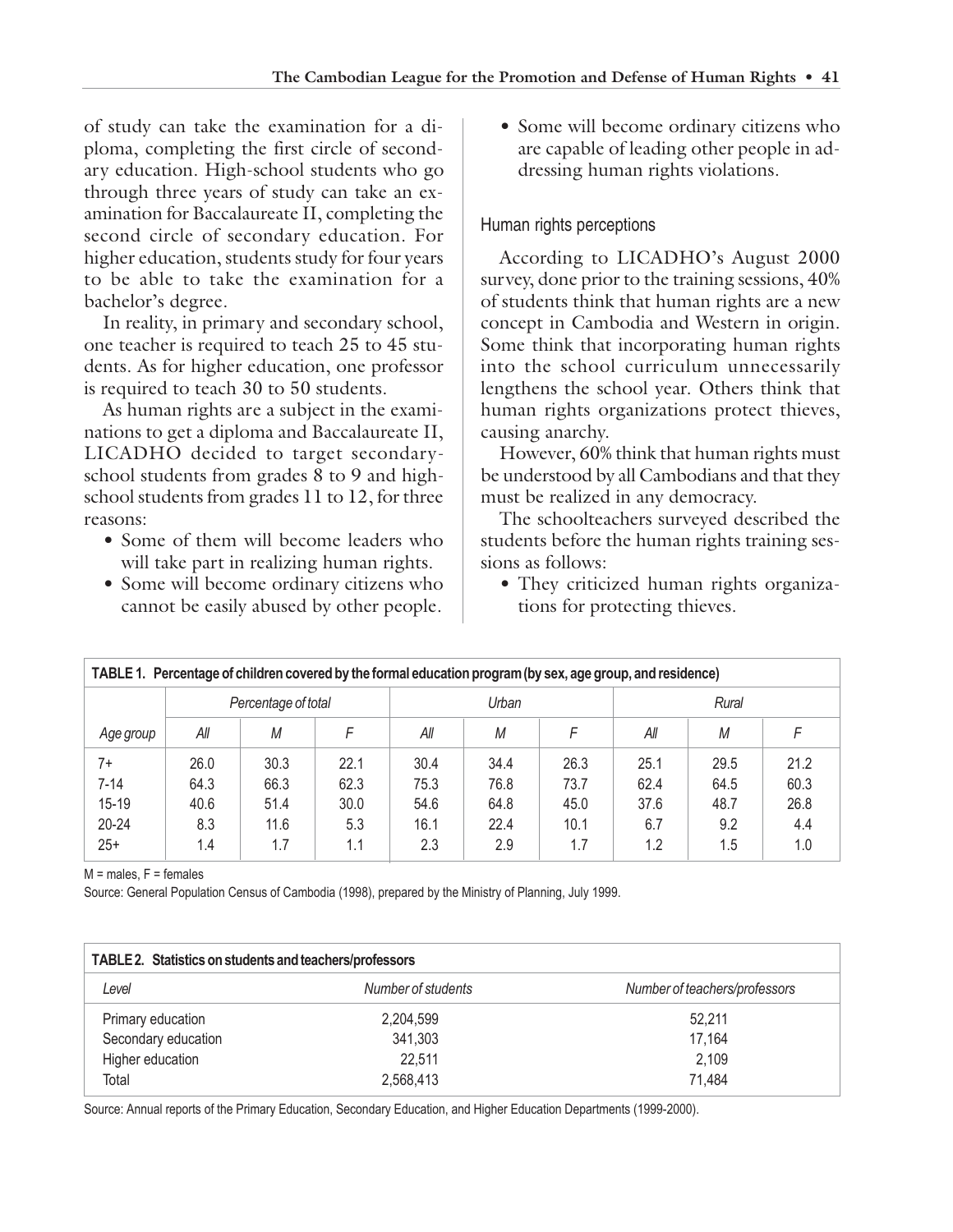- They did not understand the meaning of human rights.
- They thought that human rights were useless in Khmer society.
- They formed gangs.
- They spoke to each other without courtesy, and disregarded morals.
- They did not pay attention to their teachers.
- They used violence to resolve conflicts among themselves.
- They did not respect school discipline.
- They caused anarchy and a sense of insecurity to pervade the schools.

The survey also shows what changes students and teachers observed in schools after the training sessions:

- Students have become aware that human rights are relevant to Khmer society.
- They realize that human rights guide people in respecting each other and peacefully resolving conflicts.
- They realize that people have to respect the law.
- They understand clearly that the courts (not human rights organizations) exercise the authority to release or detain a person accused of stealing.
- Some agree that human rights are not a new concept in Cambodia and have roots in Khmer history and tradition.
- They think that mob killing of suspected thieves is illegal and that those responsible must be punished according to the law.
- Some think that human rights give people the knowledge to legally solve problems and peacefully redress human rights violations.
- Some are determined to share their knowledge on human rights with their relatives and neighbors. They said, "If everybody understands and practices human rights principles, real and full peace will exist in Cambodia."

The schoolteachers made the following observations:

- Students could explain to each other the meaning of human rights.
- They are gradually realizing that it is incorrect to believe that "human rights organizations protect and set thieves or robbers free."
- Students started to become interested in the human rights field.
- Violent conflicts among students decreased.
- Gangs were eliminated.
- They now speak to each other with courtesy, and respect morals.
- Anarchy decreased in the school.
- The majority of students are beginning to respect school discipline.
- They now pay attention to their teachers.

LICADHO's education program was evaluated by the Capacity Building Through Evaluation of Human Rights Organization project. The evaluation was not specifically focused on human rights education in schools programs.

## Problems encountered

Despite the positive results of the training sessions, the program encountered a number of problems:

- Even if the Ministry of Education and provincial governor approve LICADHO's request to conduct a training session, the request must be made and submitted to the district officers, chief of district, chief of the education department, and schoolmaster, which takes at least one week.
- The quality of the training is adversely affected by the large number of students per session and by the tight schedule provided in the national school curriculum, which causes some schools to cancel some sessions.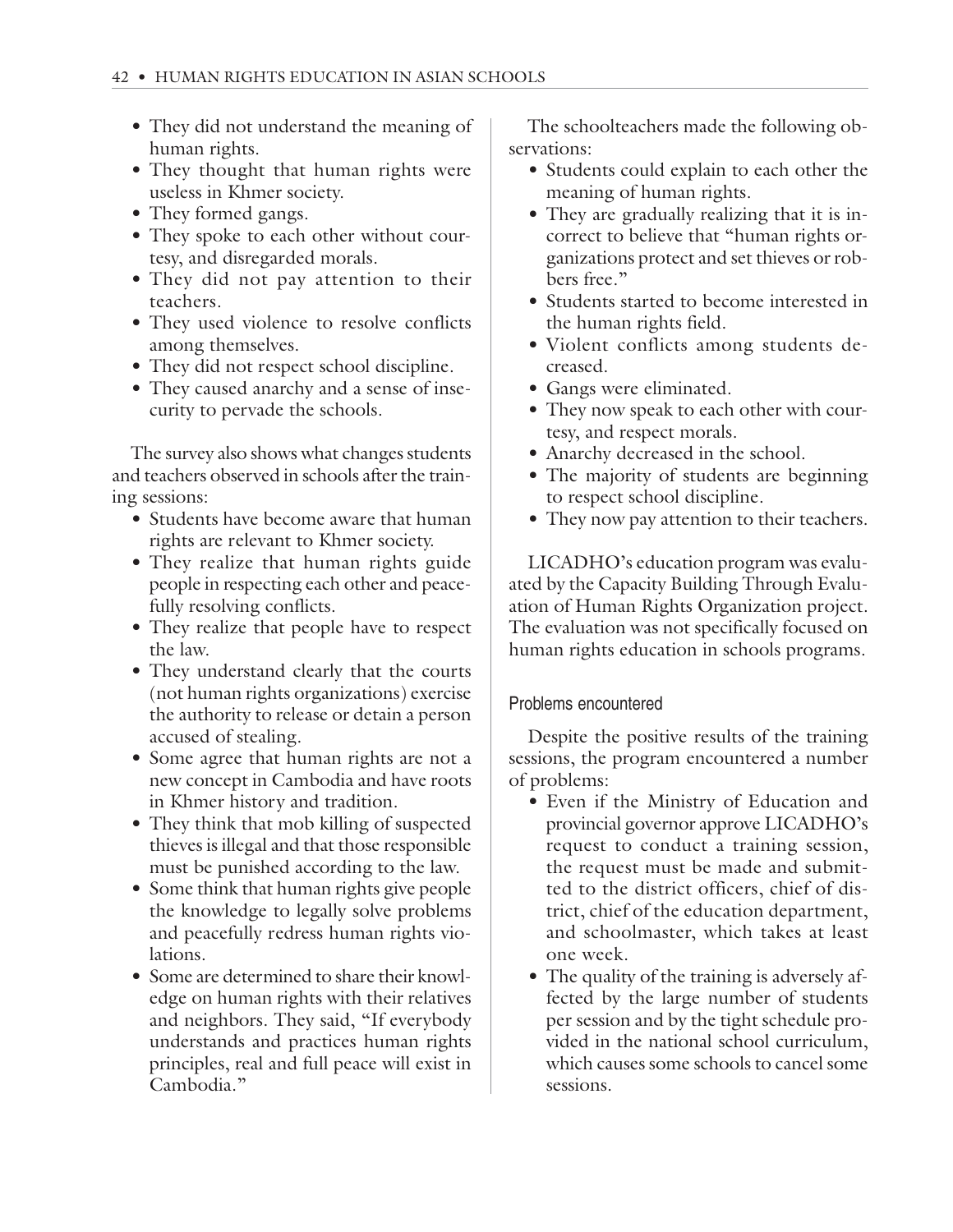- Some students ask for a per diem because other organizations give money to training participants.
- Some schools are in remote, dangerous areas.
- Some schoolmasters are hesitant to accept LICADHO's training schedule. Since each training requires three days, it affects the time frame of the formal education program.
- LICADHO's curriculum has to be improved and developed. The problem is the lack of resource persons who have comprehensive experience in developing curriculum.

## New developments

LICADHO continues to believe that the human rights climate in Cambodia will improve if human resources are developed through education and awareness. It intends to continue to target students.

In this regard, LICADHO is now thinking of a new way to implement the program. Previously trained students will be invited to attend follow-up sessions, which will focus on two things:

- assessing students' level of understanding on topics covered in the first training sessions and reviewing topics they have forgotten; and
- facilitating analytical discussions on specific cases in relation to topics previously discussed, most of which concern serious human rights violations, and then seeking legal ways to solve them.

LICADHO's central office is responsible for

- drafting the curriculum,
- training the provincial trainers on how to use it,
- implementing it by conducting follow-up sessions in Phnom Penh and Kandal province (where LICADHO does not have an office), and

• evaluating the curriculum's effectiveness.

The provincial trainers are responsible for

- commenting on how to develop the curriculum,
- attending the training course on how to use the curriculum, and
- implementing the curriculum by conducting follow-up sessions in their provinces.

LICADHO is also considering shortening lectures and employing more participatory and student-centered methods to replace the present method of providing the students with knowledge based on national laws, international laws, and the Universal Declaration of Human Rights through lectures, presentations, and group discussion methods.

In the participatory and student-centered methods, students are asked what they think are serious human rights violations. Then they are encouraged to discuss and analyze them and find effective ways to resolve them according to national and international laws. This method ensures that the students have a clearer understanding of human rights concepts in relation to their own environment. Guided by a trainer-facilitator, the students also take the lead in coming up with their own solutions to address human rights violations. This kind of training program can be called "human rights awareness through analysis" as opposed to "transfer of human rights awareness."

## **Conclusion**

LICADHO's program has its strong and weak points. It is strong because it is based on clients' demands. However, it is weak because it does not have a mechanism for sustainability, which springs from the fact that it is not part of the formal school curriculum although human rights are covered by the school examination prerequisite for graduation or being granted a baccalaureate certificate. The previous training conducted by LICADHO has